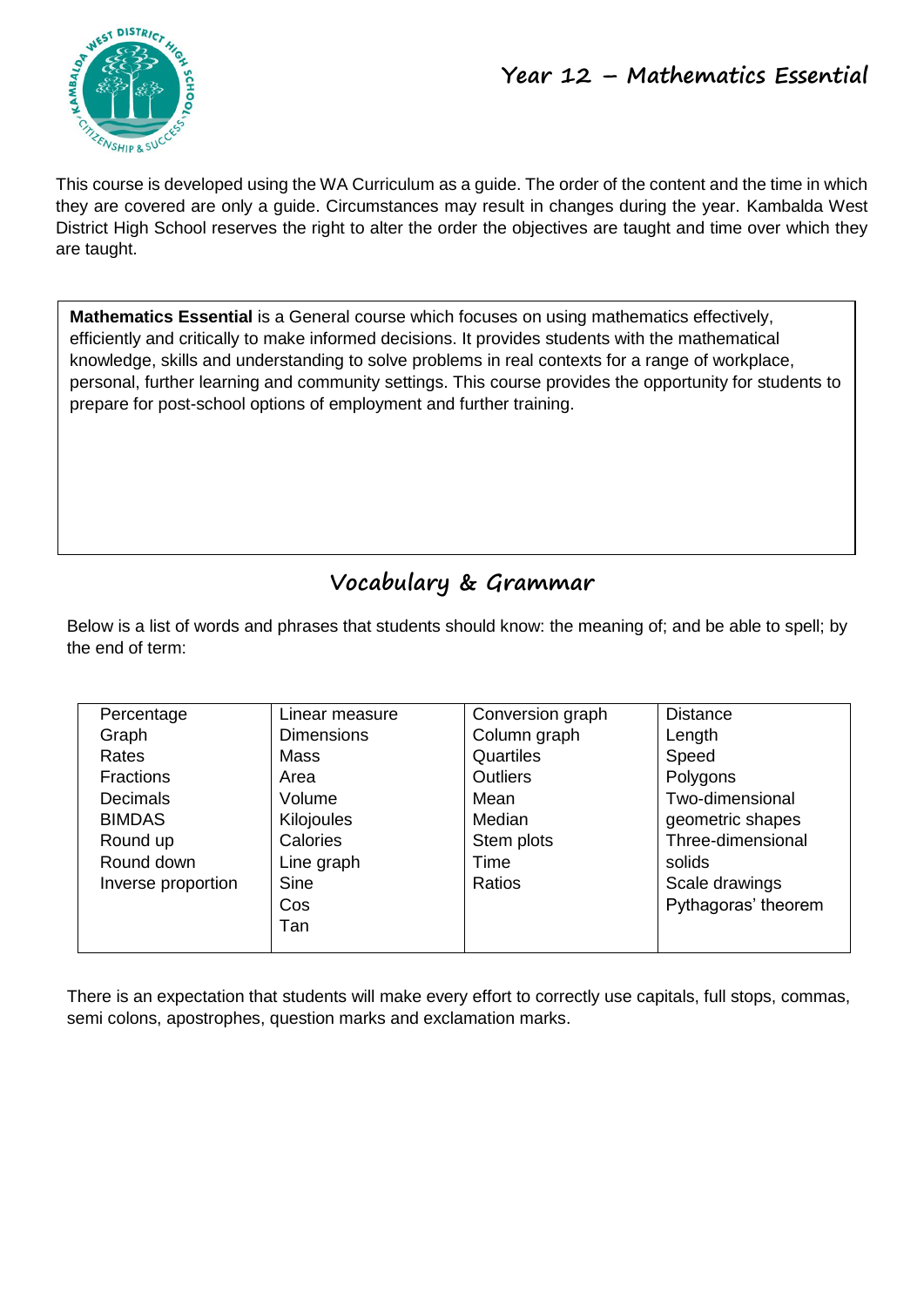

## **COURSE OUTLINE 2022 MATHEMATICS ESSENTIAL YEAR 12**

## **Semester 1 – UNIT 3**

#### **Unit description**

This unit provides students with the mathematical skills and understanding to solve problems related to measurement, scales, plans and models, drawing and interpreting graphs and data collection. Students use the mathematical thinking process and apply the statistical investigation process. Teachers are encouraged to apply the content of the four topics in this unit: Measurement; Scales, plans and models; Graphs in practical situations; and Data collection, in a context which is meaningful and of interest to the students. A variety of approaches could be used to achieve this purpose. Possible contexts for this unit are Construction and design, and Medicine.

| Week    |                     | Topics/Syllabus                                                                        | Assessment     | Resources |
|---------|---------------------|----------------------------------------------------------------------------------------|----------------|-----------|
|         |                     | Term 1                                                                                 |                |           |
| 1       |                     | <b>Topic 3.3: Graphs in practical situations Cartesian plane</b>                       |                |           |
|         | 3.3.1               | demonstrate familiarity with Cartesian co-ordinates in two                             |                |           |
|         |                     | dimensions by plotting points on the Cartesian plane                                   |                |           |
|         | 3.3.2               | generate tables of values for linear functions drawn from                              |                |           |
|         |                     | practical contexts                                                                     |                |           |
|         | 3.3.3               | graph linear functions drawn from practical contexts with                              |                |           |
|         |                     | pencil and paper and with graphing software                                            |                |           |
| $2 - 3$ | <b>Using graphs</b> |                                                                                        | Task 1: Test 1 |           |
|         | 3.3.4               | interpret and use graphs in practical situations, including                            | Week 3         |           |
|         |                     | travel graphs, time series and conversion graphs                                       |                |           |
|         | 3.3.5               | draw graphs from given data to represent practical situations                          |                |           |
|         | 3.3.6               | describe trend as increasing or decreasing for time series                             |                |           |
|         |                     | data                                                                                   |                |           |
|         | 3.3.7               | identify the rate of change of the dependent variable, relating                        |                |           |
|         |                     | it to the difference pattern in a table and the slope of an                            |                |           |
|         |                     | associated line drawn from practical contexts                                          |                |           |
|         | 3.3.8               | determine and describe the significance of the vertical                                |                |           |
|         |                     | intercept in practical situations                                                      |                |           |
|         | 3.3.9               | use the rate of change and the initial value to determine the                          |                |           |
|         |                     | linear relationship in practical situations                                            |                |           |
|         | 3.3.10              | interpret the point of intersection and other important                                |                |           |
|         |                     | features of given graphs of two linear functions drawn from                            |                |           |
|         |                     | practical contexts; for example, the 'break-even' point                                |                |           |
| $4-5$   |                     | <b>Topic 3.4: Data collection - Census</b>                                             | Task 2: Test 2 |           |
|         | 3.4.1               | investigate the procedure for conducting a census                                      | Week 5         |           |
|         | 3.4.2               | investigate the advantages and disadvantages of conducting                             |                |           |
|         |                     | a census                                                                               |                |           |
|         | <b>Surveys</b>      |                                                                                        |                |           |
|         | 3.4.3               | understand the purpose of sampling to provide an estimate                              |                |           |
|         |                     | of population values when a census is not used                                         |                |           |
|         | 3.4.4               | investigate the different kinds of samples, for example,                               |                |           |
|         |                     | systematic samples, self-selected samples, simple random                               |                |           |
|         |                     | samples                                                                                |                |           |
|         | 3.4.5               | recognise the advantages and disadvantages of these kinds                              |                |           |
|         |                     | of samples; for example, comparing simple random samples<br>with self-selected samples |                |           |
|         |                     | Simple survey procedure                                                                |                |           |
|         | 3.4.6               | identify the target population to be surveyed                                          |                |           |
|         | 3.4.7               | investigate questionnaire design principles; for example,                              |                |           |
|         |                     | simple language, unambiguous questions, consideration of                               |                |           |
|         |                     | number of choices, issues of privacy and ethics, freedom                               |                |           |
|         |                     | from bias                                                                              |                |           |
| $6 - 7$ |                     | <b>Sources of bias</b>                                                                 |                |           |
|         | 3.4.8               | describe the faults in the collection of data process                                  |                |           |
|         | 3.4.9               | describe sources of error in surveys; for example, sampling                            |                |           |
|         |                     | error and measurement error                                                            |                |           |
|         | 3.4.10              | describe possible misrepresentation of the results of a survey                         |                |           |
|         |                     | due to the unreliability of generalising the survey findings to                        |                |           |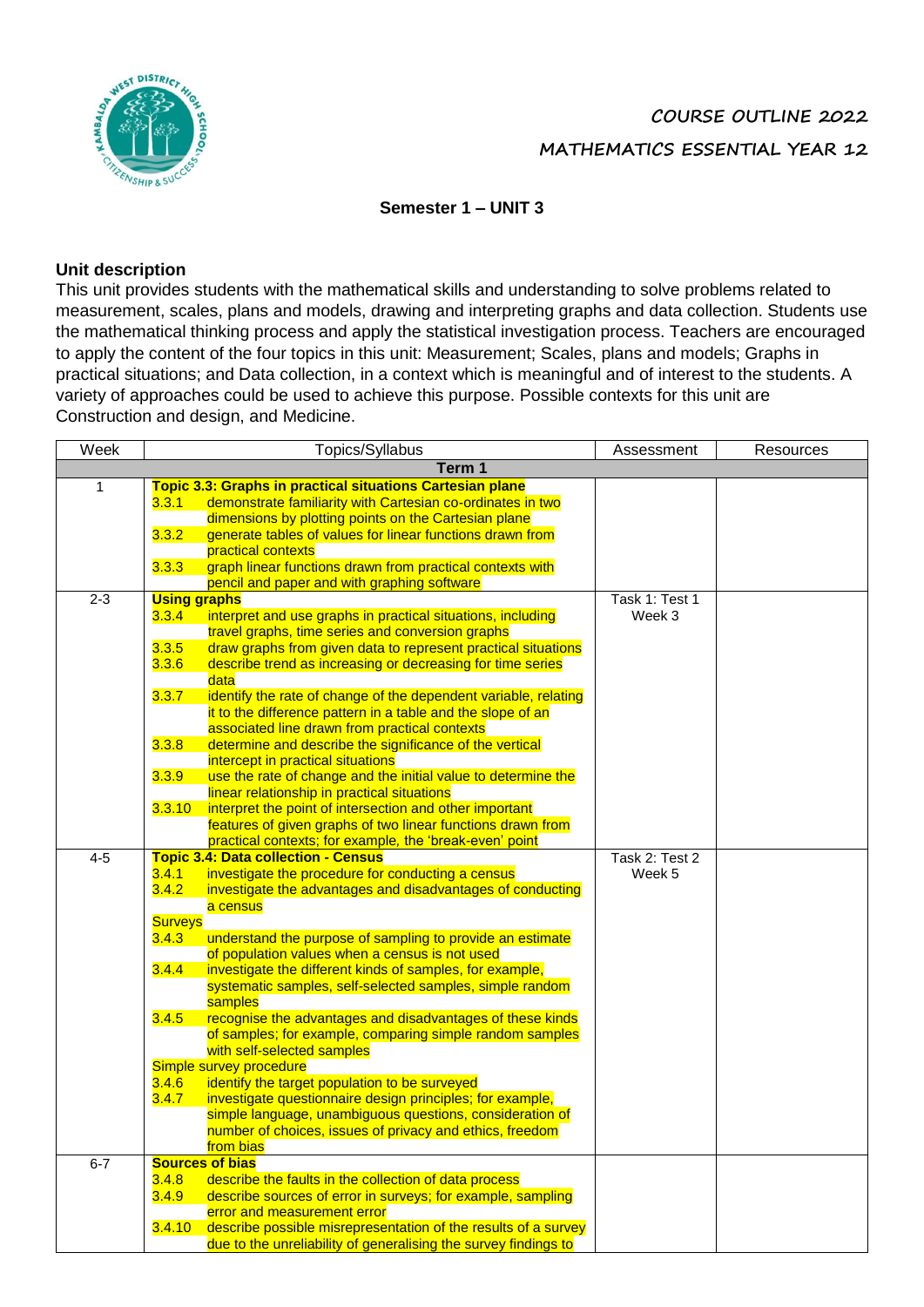|          |                    | the entire population, for example, because of limited sample                                                            |                        |  |
|----------|--------------------|--------------------------------------------------------------------------------------------------------------------------|------------------------|--|
|          |                    | size or chance variation between samples                                                                                 |                        |  |
|          | 3.4.11             | describe errors and misrepresentation of the results of a<br>survey, including examples of media misrepresentations of   |                        |  |
|          |                    | surveys and the manipulation of data to serve different                                                                  |                        |  |
|          |                    | purposes                                                                                                                 |                        |  |
|          |                    | <b>Bivariate scatterplots</b>                                                                                            |                        |  |
|          | 3.4.12             | describe the patterns and features of bivariate data                                                                     |                        |  |
|          |                    | 3.4.13 describe the association between two numerical variables in                                                       |                        |  |
|          |                    | terms of direction (positive/negative), form (linear/non-linear)<br>and strength(strong/moderate/weak)                   |                        |  |
| $8 - 10$ | <b>Trend lines</b> |                                                                                                                          | Task 3: Practical      |  |
|          | 3.4.14             | identify the dependent and independent variable                                                                          | Application 1          |  |
|          | 3.4.15             | fit a trend line by eye                                                                                                  | Due Week 8             |  |
|          | 3.4.16             | interpret relationships in terms of the variables, for example,                                                          |                        |  |
|          |                    | describe trend as increasing or decreasing                                                                               |                        |  |
|          | 3.4.17             | use the trend line to make predictions, both by interpolation                                                            |                        |  |
|          | 3.4.18             | and extrapolation<br>recognise the dangers of extrapolation                                                              |                        |  |
|          | 3.4.19             | distinguish between causality and association through                                                                    |                        |  |
|          |                    | examples                                                                                                                 |                        |  |
|          |                    | Term <sub>2</sub>                                                                                                        |                        |  |
| $1 - 2$  |                    | EST revision - Topic 3.3 and 3.4                                                                                         |                        |  |
| 3        |                    | <b>Revision and Externally set task</b>                                                                                  | Task 5: EST            |  |
| $4 - 5$  |                    | Right-angled triangles (no bearings)                                                                                     | Due Week 3,4,5         |  |
|          | 3.2.12             |                                                                                                                          | Task 3: Practical      |  |
|          |                    | apply Pythagoras' theorem to solve problems in practical<br>two-dimensional views                                        | Application 2          |  |
|          | 3.2.13             | apply the tangent ratio to determine unknown angles and                                                                  | Due Week 5             |  |
|          |                    | sides in right-angled triangles                                                                                          |                        |  |
|          | 3.2.14             | work with the concepts of angle of elevation and angle of                                                                |                        |  |
|          |                    | depression                                                                                                               |                        |  |
|          | 3.2.15             | apply the cosine and sine ratios to determine unknown                                                                    |                        |  |
|          |                    | angles and sides in right-angle triangles                                                                                |                        |  |
|          | 3.2.16             | solve problems involving trigonometric ratios in practical                                                               |                        |  |
|          |                    | two-dimensional views                                                                                                    |                        |  |
|          |                    | <b>Creating scale drawings</b>                                                                                           |                        |  |
|          | 3.2.1              | understand and apply drawing conventions of scale                                                                        |                        |  |
|          | 3.2.2              | drawings, such as scales in ratio, dimensions and labelling<br>construct scale drawings by hand and by using appropriate |                        |  |
|          |                    | software/technology                                                                                                      |                        |  |
|          |                    | Three dimensional objects                                                                                                |                        |  |
|          | 3.2.3              | interpret plans and elevation views of models                                                                            |                        |  |
|          | 3.2.4              | sketch elevation views of different models interpret                                                                     |                        |  |
|          |                    | diagrams of three-dimensional objects                                                                                    |                        |  |
|          | 3.2.5              | determine actual measurement of angle, perimeters and                                                                    |                        |  |
|          |                    | areas from scale drawings                                                                                                |                        |  |
| $6 - 7$  |                    | <b>Topic 3.1: Measurement</b><br><b>Linear measure</b>                                                                   | Task 4:<br>Statistical |  |
|          | 3.1.1              | extend the calculation of perimeters to include polygons,                                                                | Investigation 1        |  |
|          |                    | circles and composites of familiar shapes                                                                                | Due Week 7             |  |
|          | Area measure       |                                                                                                                          |                        |  |
|          | 3.1.2              | calculate areas of parallelograms, trapeziums, circles and                                                               |                        |  |
|          |                    | semi-circles                                                                                                             |                        |  |
|          | 3.1.3              | determine the area of composite figures by decomposition<br>into familiar shapes                                         |                        |  |
|          | 3.1.4              | determine the surface area of familiar solids, including,                                                                |                        |  |
|          |                    | cubes, rectangular and triangular prisms, spheres and                                                                    |                        |  |
|          |                    | cylinders                                                                                                                |                        |  |
|          | 3.1.5              | use addition of the area of the faces of solids to determine                                                             |                        |  |
|          |                    | the surface area of composite solids<br><b>Volume and capacity</b>                                                       |                        |  |
|          | 3.1.6              | recognise relations between volume and capacity,                                                                         |                        |  |
|          |                    | recognising that 1 cm <sup>3</sup> = 1 mL and 1 m <sup>3</sup> = 1 kL                                                    |                        |  |
|          | 3.1.7              | calculate the volume and capacity of cylinders, pyramids and                                                             |                        |  |
|          |                    | spheres                                                                                                                  |                        |  |
|          |                    | <b>END OF SEMESTER 1</b>                                                                                                 |                        |  |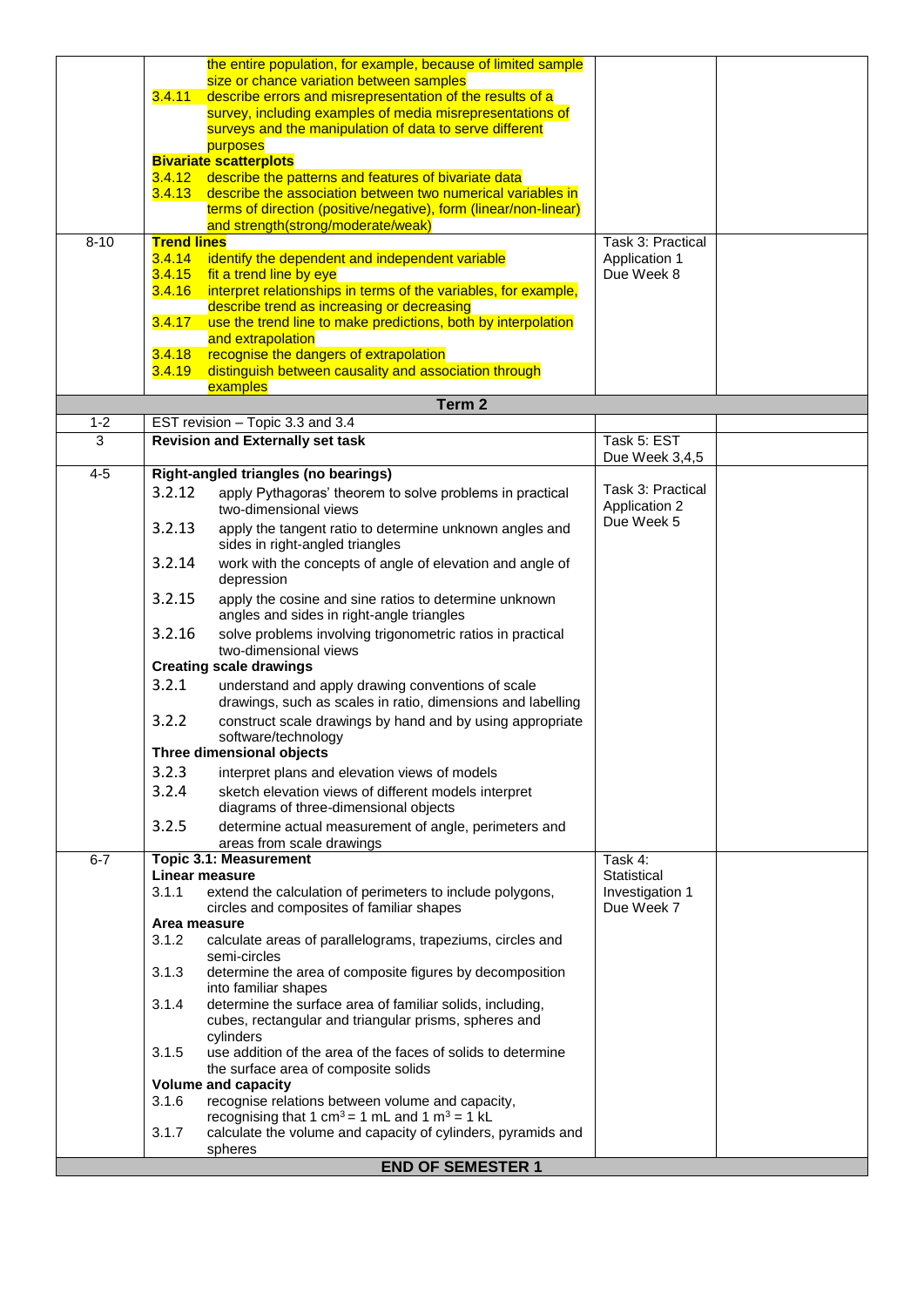## **Unit description**

This unit provides students with the mathematical skills and understanding to solve problems related to representing and comparing data, percentages, rates and ratios and time and motion. Students further develop the use of the mathematical thinking process and apply the statistical investigation process. The statistical investigation process should be explicitly taught in conjunction with the statistical content within this unit. Teachers are advised to apply the content of the four topics in this unit: Representing and comparing data; Percentages; Rates and ratios; and Time and motion, in a context which is meaningful and of interest to their students. Possible contexts for this unit are Transport and Independent living.

| Week     | Topics/Syllabus                                                                               | Assessment          | Resources |
|----------|-----------------------------------------------------------------------------------------------|---------------------|-----------|
|          | Term 2                                                                                        |                     |           |
| $9 - 10$ | Topic 4.1: Probability and relative frequencies                                               |                     |           |
|          | <b>Probability expressions</b>                                                                |                     |           |
|          | interpret commonly used probability statements,<br>4.1.1                                      |                     |           |
|          | including 'possible', 'probable', 'likely', 'certain'                                         |                     |           |
|          | describe ways of expressing probabilities formally<br>4.1.2                                   |                     |           |
|          | using fractions, decimals, ratios and percentages                                             |                     |           |
|          | <b>Simulations</b>                                                                            |                     |           |
|          | 4.1.3<br>perform simulations of experiments using                                             |                     |           |
|          | technology                                                                                    |                     |           |
|          | 4.1.4<br>recognise that the repetition of chance events is                                    |                     |           |
|          | likely to produce different results                                                           |                     |           |
|          | 4.1.5<br>recognise the law of large numbers and identify                                      |                     |           |
|          | relative frequency as probability                                                             |                     |           |
|          | identify factors that may cause the simulation to no<br>4.1.6                                 |                     |           |
|          | longer model the real world event                                                             |                     |           |
|          | Term <sub>3</sub>                                                                             |                     |           |
| $1 - 2$  | Simple probabilities in practical situations                                                  | Task 6: Test 3      |           |
|          | 4.1.7<br>construct a sample space for an experiment which<br>represents a practical situation | Due Week 3          |           |
|          | 4.1.8<br>use a sample space to determine the probability of                                   |                     |           |
|          | outcomes for an experiment                                                                    |                     |           |
|          | use arrays or tree diagrams to determine the<br>4.1.9                                         |                     |           |
|          | outcomes and the probabilities for experiments                                                |                     |           |
| $3 - 4$  | <b>Probability applications</b>                                                               | Task 7: Statistical |           |
|          | 4.1.10 identify situations in real-life contexts where                                        | Investigation 2     |           |
|          | probability is used for decision making                                                       | Week 5              |           |
|          | 4.1.11 determine and use probabilities (relative frequencies)                                 |                     |           |
|          | from given data to predict proportions and the                                                |                     |           |
|          | number of outcomes that are likely to occur                                                   |                     |           |
| $4 - 5$  | Topic 4.3: Loans and compound interest                                                        |                     |           |
|          | <b>Compound interest</b>                                                                      |                     |           |
|          | 4.3.1 review the principles of simple interest                                                |                     |           |
|          | 4.3.2 understand the concept of compound interest as a                                        |                     |           |
|          | recurrence relation                                                                           |                     |           |
|          | 4.3.3 consider similar problems involving compounding; for                                    |                     |           |
|          | example, population growth                                                                    |                     |           |
|          | 4.3.4 use technology to calculate the future value of a                                       |                     |           |
|          | compound interest loan or investment and the total                                            |                     |           |
|          | interest paid or earned                                                                       |                     |           |
|          | 4.3.5 use technology to compare, numerically and                                              |                     |           |
|          | graphically, the growth of simple interest and                                                |                     |           |
|          | compound interest loans and investments                                                       |                     |           |
|          | 4.3.6 use technology to investigate the effect of changing                                    |                     |           |
|          | the interest rate and the number of compounding                                               |                     |           |
|          | periods on the future value of a loan or investment                                           |                     |           |
| $\,6$    | Reducing balance loans (compound interest loans with                                          | Task 8: Test 4      |           |
|          | periodic repayments)<br>4.3.7 use technology and a recurrence relation to model a             | Week 7              |           |
|          | reducing balance loan                                                                         |                     |           |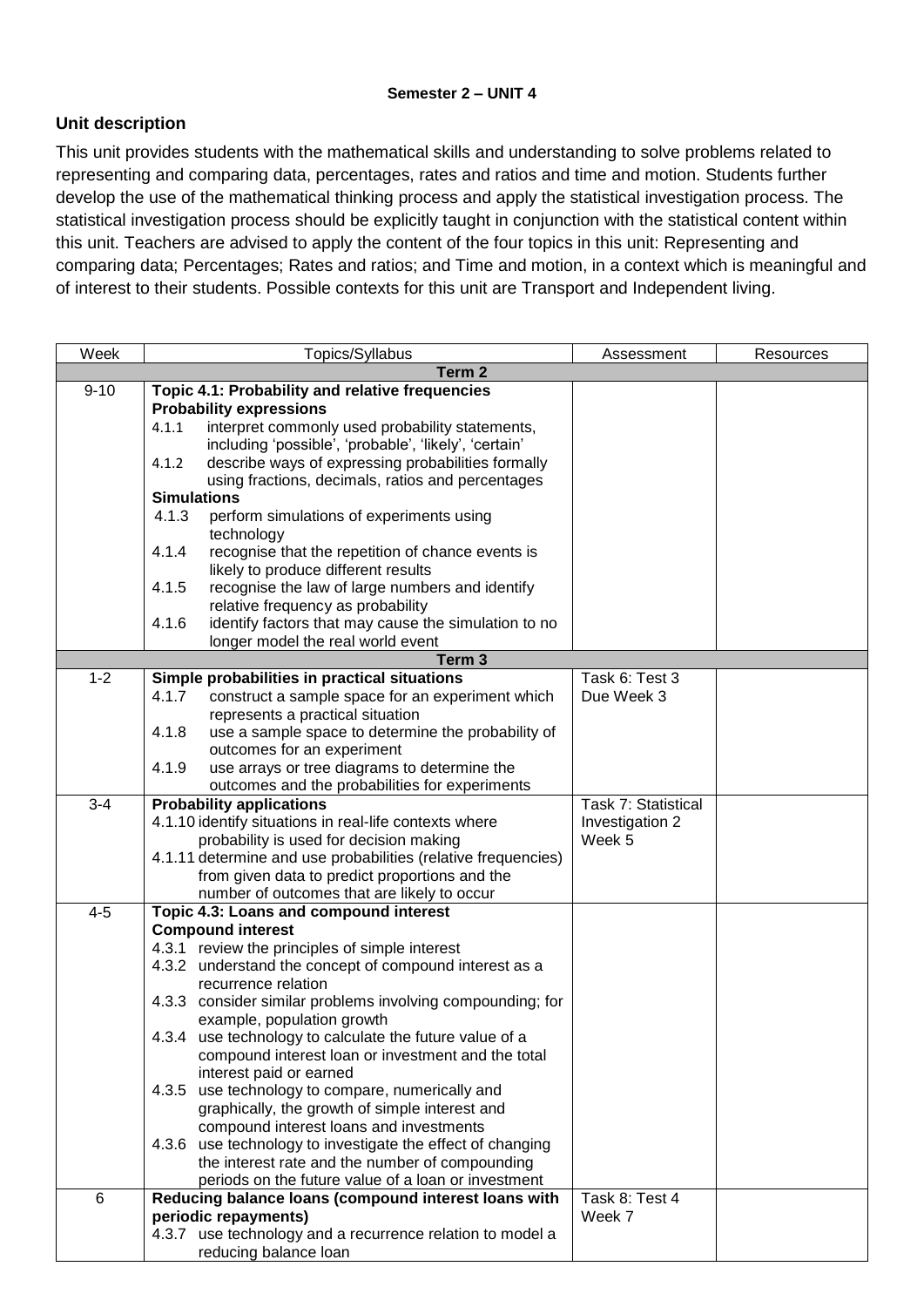|          | 4.3.8 investigate the effect of the interest rate and                                                                                                                                                    |                                                     |  |
|----------|----------------------------------------------------------------------------------------------------------------------------------------------------------------------------------------------------------|-----------------------------------------------------|--|
|          | repayment amount on the time taken to repay a loan                                                                                                                                                       |                                                     |  |
| $7 - 10$ | Topic 4.2: Earth geometry and time zones                                                                                                                                                                 |                                                     |  |
|          | Location                                                                                                                                                                                                 |                                                     |  |
|          | 4.2.1 locate positions on the earth's surface given latitude<br>and longitude using a range of methods; for<br>example, a global positioning system (GPS), a globe,<br>an atlas and digital technologies | Task 9: Practical<br><b>Application 2</b><br>Week 9 |  |
|          | 4.2.2 use the arc length formula to calculate distances<br>between two places on Earth on the same longitude                                                                                             |                                                     |  |
|          | 4.2.3 determine distances between two places on Earth<br>using appropriate technology                                                                                                                    |                                                     |  |
|          | <b>Time</b>                                                                                                                                                                                              |                                                     |  |
|          | 4.2.4 understand the link between longitude and time                                                                                                                                                     |                                                     |  |
|          | 4.2.5 solve problems involving time zones in Australia and<br>neighbouring nations making any necessary<br>allowances for daylight saving                                                                |                                                     |  |
|          | 4.2.6 solve problems involving Greenwich Mean Time and<br>the International Date Line                                                                                                                    |                                                     |  |
|          | 4.2.7 determine time differences between two places on<br>Earth                                                                                                                                          |                                                     |  |
|          | Term 4                                                                                                                                                                                                   |                                                     |  |
| Week 1-2 | <b>Time</b>                                                                                                                                                                                              |                                                     |  |
|          | 4.2.8 solve problems associated with time zones; for                                                                                                                                                     |                                                     |  |
|          | example, internet and phone usage                                                                                                                                                                        |                                                     |  |
|          | 4.2.9 solve problems relating to travelling east and west,                                                                                                                                               |                                                     |  |
|          | incorporating time zone changes                                                                                                                                                                          |                                                     |  |
|          | <b>END OF SEMESTER 2</b>                                                                                                                                                                                 |                                                     |  |